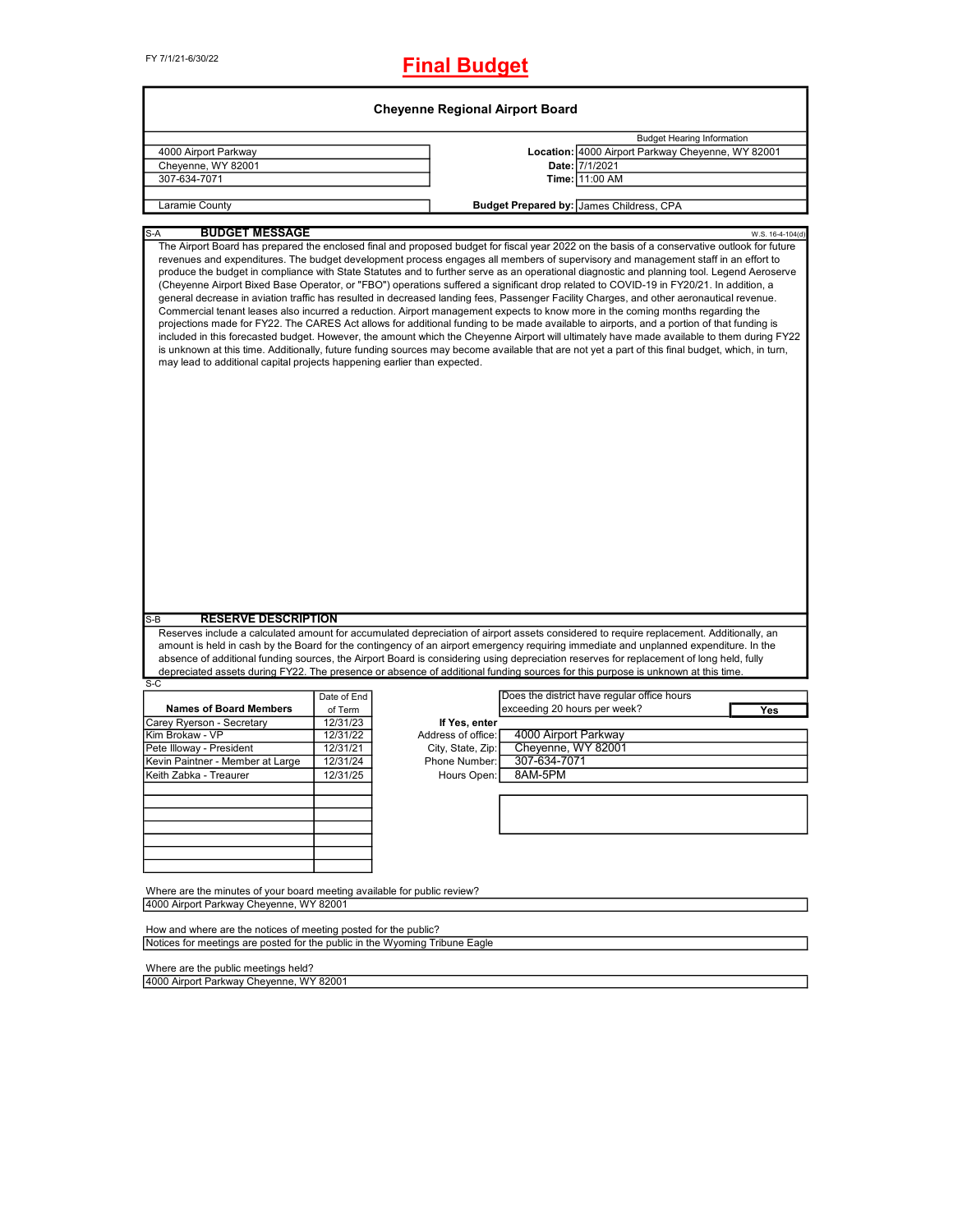## **FINAL BUDGET SUMMARY**

|       | <b>OVERVIEW</b>                                             | 2019-2020<br>Actual | 2020-2021<br>Estimated | 2021-2022<br>Proposed | Final Approval |
|-------|-------------------------------------------------------------|---------------------|------------------------|-----------------------|----------------|
| $S-1$ | <b>Total Budgeted Expenditures</b>                          | \$6,216,511         | \$5,261,204            | \$15,830,728          | \$22,309,872   |
| $S-2$ | <b>Total Principal to Pay on Debt</b>                       | \$284,471           | \$2,048,058            | \$0                   | \$0            |
| $S-3$ | <b>Total Change to Restricted Funds</b>                     | \$0                 | \$0 <sub>1</sub>       | $-$1,574,000$         | \$0            |
| $S-4$ | <b>Total General Fund and Forecasted Revenues Available</b> | \$8,861,710         | \$8,412,268            | \$18,145,457          | \$25,246,504   |
| $S-5$ | Amount requested from County Commissioners                  | \$0                 | \$0                    | \$0                   | \$0            |
| $S-6$ | <b>Additional Funding Needed:</b>                           |                     |                        | \$0                   | \$0            |

| <b>Operating Revenues</b><br>$S-7$<br>Tax levy (From the County Treasurer)<br>$S-8$<br><b>Government Support</b><br>$S-9$<br>Grants<br>$S-10$<br>Other County Support (Not from Co. Treas.)<br>$S-11$<br><b>Miscellaneous</b><br>$S-12$ | Actual<br>\$2,315,188<br>\$0<br>\$0<br>\$1,169,108 | Estimated<br>\$1,857,430<br>\$0<br>\$0 | Proposed<br>\$1,947,918<br>\$0 |                                 |
|-----------------------------------------------------------------------------------------------------------------------------------------------------------------------------------------------------------------------------------------|----------------------------------------------------|----------------------------------------|--------------------------------|---------------------------------|
|                                                                                                                                                                                                                                         |                                                    |                                        |                                | \$1,912,872<br>\$0              |
|                                                                                                                                                                                                                                         |                                                    |                                        |                                |                                 |
|                                                                                                                                                                                                                                         |                                                    |                                        |                                |                                 |
|                                                                                                                                                                                                                                         |                                                    |                                        | \$0                            | \$0                             |
|                                                                                                                                                                                                                                         |                                                    | \$3,300,350                            | \$8,415,902                    | \$15,548,935                    |
|                                                                                                                                                                                                                                         | \$0                                                | \$0                                    | \$0                            | \$0                             |
|                                                                                                                                                                                                                                         | \$3,852,824                                        | \$1,729,897                            | \$2,200,950                    | \$2,204,009                     |
| <b>Other Forecasted Revenue</b><br>$S-13$                                                                                                                                                                                               | \$0                                                | \$0                                    | \$0                            | \$0                             |
| <b>Total Revenue</b><br>$S-14$                                                                                                                                                                                                          | \$7,337,119                                        | \$6,887,677                            | \$12,564,770                   | \$19,665,816                    |
| FY 7/1/21-6/30/22                                                                                                                                                                                                                       |                                                    |                                        |                                | Cheyenne Regional Airport Board |
| <b>EXPENDITURE SUMMARY</b>                                                                                                                                                                                                              | 2019-2020                                          | 2020-2021                              | 2021-2022                      |                                 |
|                                                                                                                                                                                                                                         | Actual                                             | Estimated                              | Proposed                       | Final Approval                  |
| <b>Capital Outlay</b><br>$S-15$                                                                                                                                                                                                         | \$1,780,178                                        | \$1,727,591                            | \$9,998,150                    | \$17,993,826                    |
| <b>Interest and Fees On Debt</b><br>$S-16$                                                                                                                                                                                              | \$84.111                                           | \$71.478                               | \$0                            | \$0                             |
| Administration<br>$S-17$                                                                                                                                                                                                                | \$832,228                                          | \$720,512                              | \$1,121,712                    | \$1,006,555                     |
| $S-18$<br><b>Operations</b>                                                                                                                                                                                                             | \$3,393,914                                        | \$2,591,251                            | \$2,980,516                    | \$3,038,645                     |
| <b>Indirect Costs</b><br>$S-19$                                                                                                                                                                                                         | \$126,079                                          | \$150,372                              | \$156,350                      | \$270,845                       |
| <b>Expenditures paid by Reserves</b><br><b>S-20R</b>                                                                                                                                                                                    | \$0                                                | \$0                                    | \$1,574,000                    | \$0                             |
| <b>Total Expenditures</b><br>$S-20$                                                                                                                                                                                                     | \$6,216,511                                        | \$5,261,204                            | \$15,830,728                   | \$22,309,872                    |
| <b>DEBT SUMMARY</b>                                                                                                                                                                                                                     | 2019-2020<br>Actual                                | 2020-2021<br>Estimated                 | 2021-2022<br>Proposed          | Final Approval                  |
| <b>Principal Paid on Debt</b><br>$S-21$                                                                                                                                                                                                 | \$284,471                                          | \$2,048,058                            | \$0                            | \$0                             |
| <b>CASH AND INVESTMENTS</b>                                                                                                                                                                                                             | 2019-2020<br>Actual                                | 2020-2021<br>Estimated                 | 2021-2022<br>Proposed          | <b>Final Approval</b>           |
| <b>TOTAL GENERAL FUNDS</b><br>$S-22$                                                                                                                                                                                                    | \$1,524,591                                        | \$1,524,591                            | \$5,580,688                    | \$5,580,688                     |

**Summary of Reserve Funds**

|        | Summary of Reserve Funds                     |             |                  |             |             |
|--------|----------------------------------------------|-------------|------------------|-------------|-------------|
| $S-23$ | <b>Beginning Balance in Reserve Accounts</b> |             |                  |             |             |
| $S-24$ | a. Sinking and Debt Service Funds            | \$0         | \$0              | \$0         | \$0         |
| $S-25$ | b. Reserves                                  | \$1,647,359 | \$1,647,359      | \$1,647,359 | \$1,647,359 |
| $S-26$ | c. Bond Funds                                | \$0         | \$0              | \$0         | \$0         |
|        | Total Reserves (a+b+c)                       | \$1,647,359 | \$1,647,359      | \$1,647,359 | \$1,647,359 |
| $S-27$ | Amount to be added                           |             |                  |             |             |
| $S-28$ | a. Sinking and Debt Service Funds            | \$0         | \$0              | \$0         | \$0         |
| $S-29$ | b. Reserves                                  | \$0         | \$0              | \$0         | \$0         |
| $S-30$ | c. Bond Funds                                | \$0         | \$0              | \$0         | \$0         |
|        | Total to be added (a+b+c)                    | \$0         | \$0 <sub>1</sub> | \$0         | \$0         |
| $S-31$ | Subtotal                                     | \$1,647,359 | \$1,647,359      | \$1,647,359 | \$1,647,359 |
| $S-32$ | Less Total to be spent                       | \$0         | \$0 <sub>1</sub> | \$1,574,000 | \$0         |
| $S-33$ | TOTAL RESERVES AT END OF FISCAL YEAR         | \$1,647,359 | \$1,647,359      | \$73,359    | \$1,647,359 |

*End of Summary*

*Budget Officer / District Official (if not same as "Submitted by")*

7/1/2021 Date adopted by Special District

Cheyenne, WY 82001 **DISTRICT ADDRESS:** 4000 Airport Parkway **PREPARED BY: James Childress, CPA** 

**DISTRICT PHONE:** 307-634-7071

1/23/19 *Form approved by Wyoming Department of Audit, Public Funds Division Prepared in compliance with the Uniform Municipal Fiscal Procedures Act (W.S. 16-4-101 through 124) as it applies.*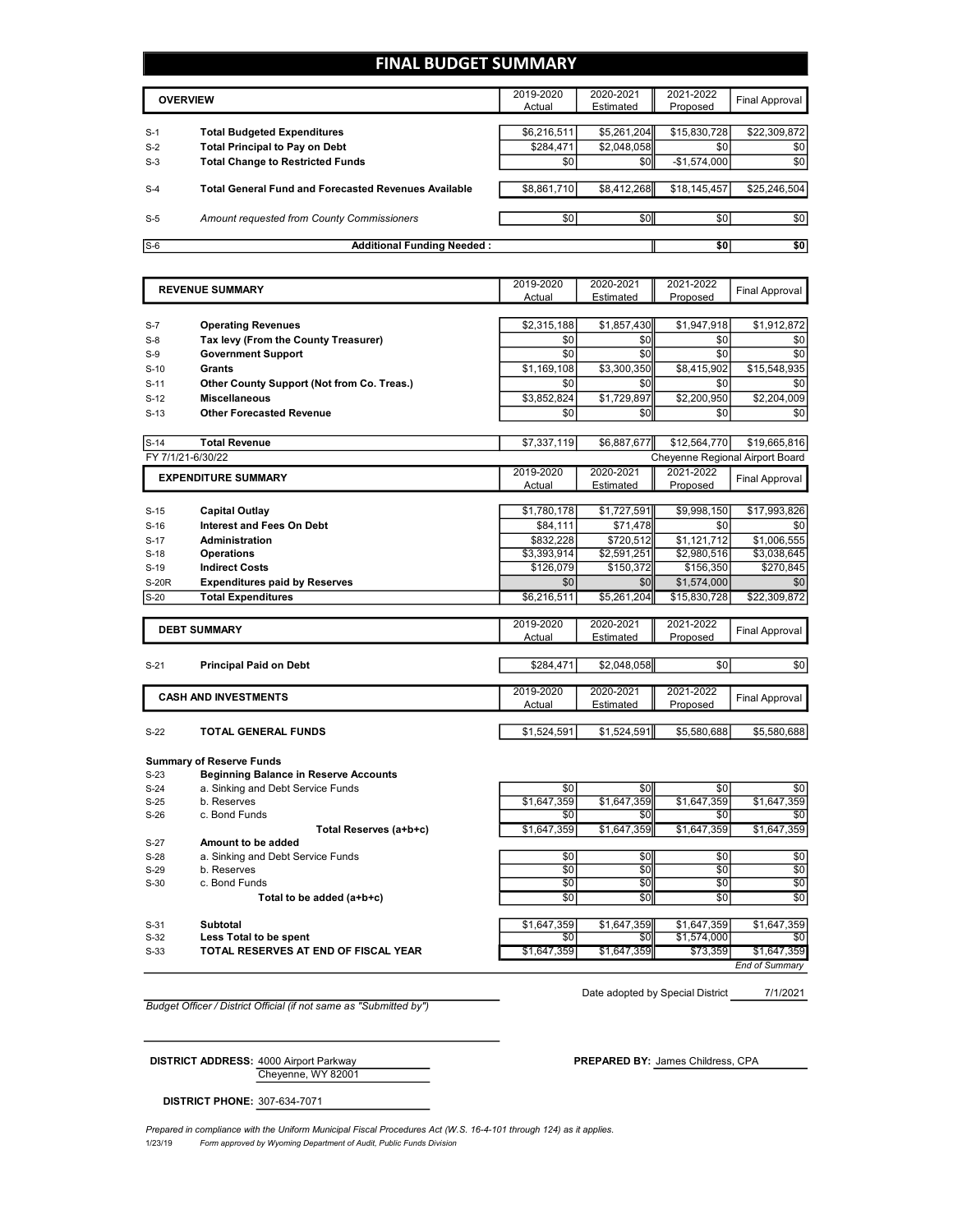| Cheyenne Regional Airport Board |  |
|---------------------------------|--|
| ,,,,,,,,,,,,,,,,,,,,,,,         |  |

**NAME OF DISTRICT/BOARD**

**FYE** 6/30/2022

|           | <b>PROPERTY TAXES AND ASSESSMENTS</b>          |                  |                 |                 |              |                       |
|-----------|------------------------------------------------|------------------|-----------------|-----------------|--------------|-----------------------|
|           |                                                |                  |                 |                 |              |                       |
|           |                                                | <b>DOA Chart</b> | 2019-2020       | 2020-2021       | 2021-2022    | <b>Final Approval</b> |
|           |                                                | of Accounts      | Actual          | Estimated       | Proposed     |                       |
| $R-1$     | <b>Property Taxes and Assessments Received</b> |                  |                 |                 |              |                       |
| $R-1.1$   | Tax Levy (From the County Treasurer)           | 4001             | \$0             | \$0             | \$0          |                       |
| $R-1.2$   | Other County Support (see note on the right)   | 4005             | \$0             | \$0             | \$0          |                       |
|           | <b>FORECASTED REVENUE</b>                      |                  |                 |                 |              |                       |
|           |                                                |                  |                 |                 |              |                       |
|           |                                                | <b>DOA Chart</b> | 2019-2020       | 2020-2021       | 2021-2022    | <b>Final Approval</b> |
|           |                                                | of Accounts      | Actual          | Estimated       | Proposed     |                       |
| $R-2$     | <b>Revenues from Other Governments</b>         |                  |                 |                 |              |                       |
| $R-2.1$   | State Aid                                      | 4211             | \$0             | \$0             | \$0          |                       |
| $R-2.2$   | Additional County Aid (non-treasurer)          | 4237             | \$0             | \$0             | \$0          |                       |
| $R-2.3$   | City (or Town) Aid                             | 4237             | \$0             | \$0             | \$0          |                       |
| $R-2.4$   | Other (Specify)                                | 4237             | \$0             | \$0             | \$0          |                       |
| $R-2.5$   | <b>Total Government Support</b>                |                  | \$0             | \$0             | \$0          | \$0                   |
| $R-3$     | <b>Operating Revenues</b>                      |                  |                 |                 |              |                       |
| $R-3.1$   | <b>Customer Charges</b>                        | 4300             | \$2,315,188     | \$1,857,430     | \$1,947,918  | \$1,912,872           |
| $R-3.2$   | Sales of Goods or Services                     | 4300             | \$0             | \$0             | \$0          |                       |
| $R-3.3$   | <b>Other Assessments</b>                       | 4503             | $\overline{50}$ | $\overline{50}$ | \$0          |                       |
| $R-3.4$   | <b>Total Operating Revenues</b>                |                  | \$2,315,188     | \$1,857,430     | \$1,947,918  | \$1,912,872           |
| $R-4$     | <b>Grants</b>                                  |                  |                 |                 |              |                       |
| $R - 4$ 1 | <b>Direct Federal Grants</b>                   | 4201             | \$983,246       | \$3,196,820     | \$8,053,752  | \$15,508,935          |
| $R-4.2$   | Federal Grants thru State Agencies             | 4201             | \$0             | \$0             | \$0          |                       |
| $R-4.3$   | <b>Grants from State Agencies</b>              | 4211             | \$185,862       | \$103,530       | \$362,150    | \$40,000              |
| $R-4.4$   | <b>Total Grants</b>                            |                  | \$1,169,108     | \$3,300,350     | \$8,415,902  | \$15,548,935          |
| $R-5$     | <b>Miscellaneous Revenue</b>                   |                  |                 |                 |              |                       |
| $R-5.1$   | Interest                                       | 4501             | \$25,603        | \$2,908         | \$3,540      | \$3,486               |
| $R-5.2$   | Other: Specify                                 | 4500             | \$27,270        | \$0             | \$0          |                       |
| $R-5.3$   | Other: See Additional                          |                  | \$3,799,951     | \$1,726,988     | \$2,197,410  | \$2,200,522           |
| $R-5.4$   | <b>Total Miscellaneous</b>                     |                  | \$3,852,824     | \$1,729,897     | \$2,200,950  | \$2,204,009           |
| $R-5.5$   | <b>Total Forecasted Revenue</b>                |                  | \$7,337,119     | \$6,887,677     | \$12,564,770 | \$19,665,816          |
| $R-6$     | <b>Other Forecasted Revenue</b>                |                  |                 |                 |              |                       |
| $R-6.1$   | a. Other past due as estimated by Co. Treas.   | 4004             | \$0             | \$0             | \$0          |                       |
| $R-6.2$   | b. Other forecasted revenue (specify):         |                  |                 |                 |              |                       |

R-6.3 **4500** \$0 \$0 \$0 R-6.4 **4500** \$0 \$0 \$0 R-6.5

R-6.6 **Total Other Forecasted Revenue (a+b)** \$0 \$0 \$0 \$0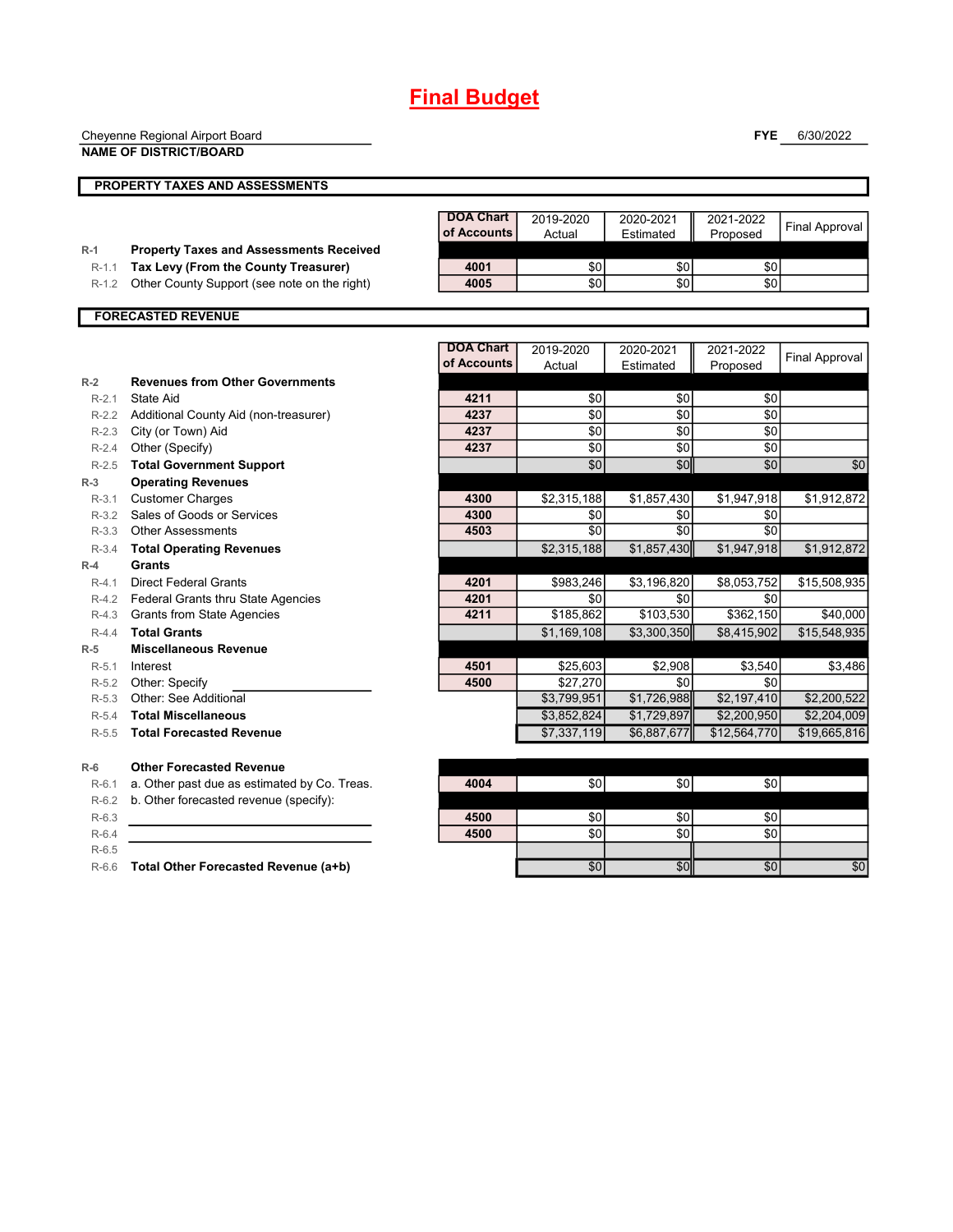## **CAPITAL OUTLAY BUDGET**

|           |                         | <b>DOA Chart</b> | 2019-2020        | 2020-2021   | 2021-2022   |                |
|-----------|-------------------------|------------------|------------------|-------------|-------------|----------------|
|           |                         | of Accounts      | Actual           | Estimated   | Proposed    | Final Approval |
| $E-1$     | <b>Capital Outlay</b>   |                  |                  |             |             |                |
| $E-1.1$   | Real Property           | 6201             | \$0              | \$0         | \$0         |                |
| $E-1.2$   | Vehicles                | 6210             | \$0              | \$0         | \$0         |                |
| $E - 1.3$ | Office Equipment        | 6211             | \$0 <sub>1</sub> | \$0         | \$0         |                |
| $E - 1.4$ | Other (Specify)         |                  |                  |             |             |                |
| $E-1.5$   | <b>Airport Terminal</b> | 6200             | \$337,292        | \$0         | \$250,000   |                |
| $E-1.6$   |                         | 6200             | \$0              | \$0         | \$0         |                |
| $E-1.7$   | see additional details  |                  | \$1,442,886      | \$1,727,591 | \$9,748,150 | \$17,993,826   |
| $E-1.8$   | TOTAL CAPITAL OUTLAY    |                  | \$1,780,178      | \$1,727,591 | \$9,998,150 | \$17,993,826   |

## **ADMINISTRATION BUDGET**

|           |                                      | <b>DOA Chart</b> | 2019-2020 | 2020-2021  | 2021-2022            | Final Approval |
|-----------|--------------------------------------|------------------|-----------|------------|----------------------|----------------|
|           |                                      | of Accounts      | Actual    | Estimated  | Proposed             |                |
| $E-2$     | <b>Personnel Services</b>            |                  |           |            |                      |                |
| $E - 2.1$ | Administrator                        | 7002             | \$635,038 | \$553,453  | \$970,688            | \$789,135      |
| $E - 2.2$ | Secretary                            | 7003             | \$0       | \$0        | \$0                  |                |
| $E-2.3$   | Clerical                             | 7004             | \$0       | \$0        | \$0                  |                |
| $E - 2.4$ | Other (Specify)                      |                  |           |            |                      |                |
| $E - 2.5$ |                                      | 7005             | \$0       | \$0        | \$0                  |                |
| $E-2.6$   |                                      | 7005             | \$0       | \$0        | \$0                  |                |
| $E - 2.7$ |                                      |                  |           |            |                      |                |
| $E-3$     | <b>Board Expenses</b>                |                  |           |            |                      |                |
| $E - 3.1$ | Travel                               | 7011             | \$4,888   | \$4,975    | \$2,834              | \$30,000       |
| $E - 3.2$ | Mileage                              | 7012             | \$0       | \$0        | \$0                  |                |
| $E - 3.3$ | Other (Specify)                      |                  |           |            |                      |                |
| $E - 3.4$ |                                      | 7013             | \$0       | \$0        | \$0                  |                |
| $E - 3.5$ |                                      | 7013             | \$0       | \$0        | \$0                  |                |
| $E - 3.6$ |                                      |                  |           |            |                      |                |
| $E-4$     | <b>Contractual Services</b>          |                  |           |            |                      |                |
| $E - 4.1$ | Legal                                | 7021             | \$8,589   | \$8,947    | \$7,340              | \$20,000       |
| $E-4.2$   | Accounting/Auditing                  | 7022             | \$152,260 | \$133,341  | \$122,729            | \$145,000      |
| $E-4.3$   | Other (Specify)                      |                  |           |            |                      |                |
| $E-4.4$   |                                      | 7023             | \$0       | \$0        | \$0                  |                |
| $E-4.5$   |                                      | 7023             | \$0       | \$0        | \$0                  |                |
| $E-4.6$   |                                      |                  |           |            |                      |                |
| $E-5$     | <b>Other Administrative Expenses</b> |                  |           |            |                      |                |
| $E - 5.1$ | <b>Office Supplies</b>               | 7031             | \$28,981  | \$19,655   | $\overline{$}17,965$ | \$22,120       |
| $E - 5.2$ | Office equipment, rent & repair      | 7032             | \$0       | \$0        | \$0                  |                |
| $E-5.3$   | Education                            | 7033             | \$0       | \$0        | \$0                  |                |
| $E - 5.4$ | Registrations                        | 7034             | \$0       | $\sqrt{6}$ | \$0                  |                |
| $E-5.5$   | Other (Specify)                      |                  |           |            |                      |                |
| $E-5.6$   | Legal Advertising                    | 7035             | \$2,472   | \$142      | \$156                | \$300          |
| $E - 5.7$ |                                      | 7035             | \$0       | \$0        | \$0                  |                |
| $E - 5.8$ |                                      |                  |           |            |                      |                |
| $E-6$     | <b>TOTAL ADMINISTRATION</b>          |                  | \$832,228 | \$720,512  | \$1,121,712          | \$1,006,555    |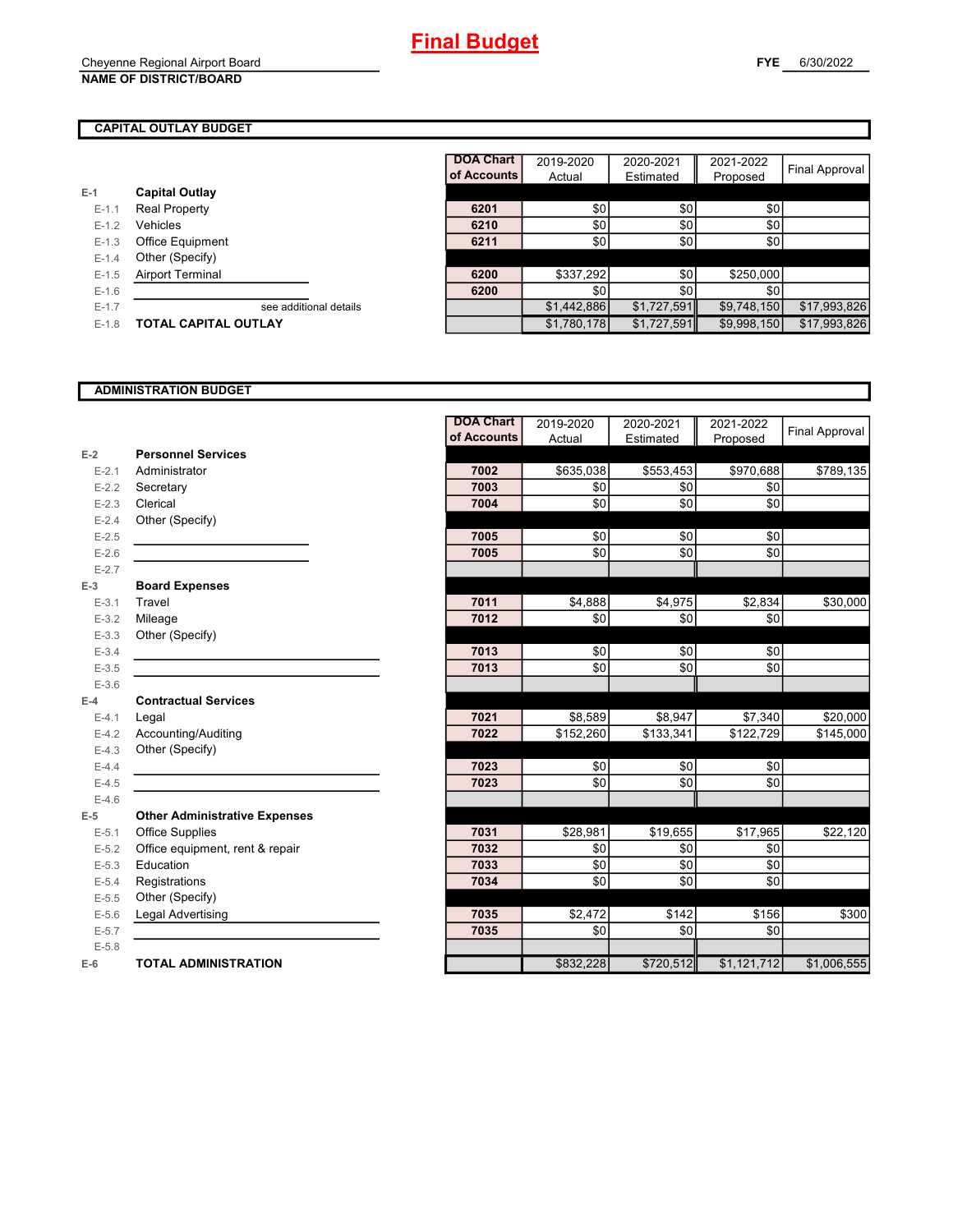## **OPERATIONS BUDGET**

**E-7**

**E-8 Travel**

**E-9**

**E-10**

**E-11 Contractual Arrangements (List)**

**E-12 Other operations (Specify)**

|           |                                        | <b>DOA Chart</b> | 2019-2020   | 2020-2021   | 2021-2022   | <b>Final Approval</b> |
|-----------|----------------------------------------|------------------|-------------|-------------|-------------|-----------------------|
|           |                                        | of Accounts      | Actual      | Estimated   | Proposed    |                       |
| $E-7$     | <b>Personnel Services</b>              |                  |             |             |             |                       |
| $E - 7.1$ | Wages--Operations                      | 7202             | \$491,827   | \$599,415   | \$538,500   | \$551,641             |
| $E - 7.2$ | Service Contracts                      | 7203             | \$0         | \$0         | \$0         |                       |
| $E - 7.3$ | Other (Specify)                        |                  |             |             |             |                       |
| $E - 7.4$ |                                        | 7204             | \$0         | \$0         | \$0         |                       |
| $E - 7.5$ |                                        | 7204             | \$0         | \$0         | \$0         |                       |
| $E - 7.6$ |                                        |                  |             |             |             |                       |
| $E-8$     | <b>Travel</b>                          |                  |             |             |             |                       |
| $E-8.1$   | Mileage                                | 7211             | \$0         | \$0         | \$0         |                       |
| $E - 8.2$ | Other (Specify)                        |                  |             |             |             |                       |
| $E - 8.3$ | Lodging and Meals                      | 7212             | \$4,718     | \$854       | \$7,500     | \$12,000              |
| $E - 8.4$ |                                        | 7212             | \$0         | \$0         | \$0         |                       |
| $E-8.5$   |                                        |                  |             |             |             |                       |
| $E-9$     | <b>Operating supplies (List)</b>       |                  |             |             |             |                       |
| $E-9.1$   | Fuel for Sale                          | 7220             | \$2,050,325 | \$1,190,385 | \$1,557,714 | \$1,500,000           |
| $E-9.2$   |                                        | 7220             | \$0         | \$0         | \$0         |                       |
| $E - 9.3$ |                                        | 7220             | \$0         | \$0         | \$0         |                       |
| $E - 9.4$ |                                        | 7220             | \$0         | \$0         | \$0         |                       |
| $E - 9.5$ |                                        |                  |             |             |             |                       |
| $E-10$    | <b>Program Services (List)</b>         |                  |             |             |             |                       |
| $E-10.1$  | Airport Repairs and Maint.             | 7230             | \$120,534   | \$87,644    | \$119,222   | \$141,011             |
| $E-10.2$  |                                        | 7230             | \$0         | \$0         | \$0         |                       |
| $E-10.3$  |                                        | 7230             | \$0         | \$0         | \$0         |                       |
| $E-10.4$  |                                        | 7230             | \$0         | \$0         | \$0         |                       |
| $E-10.5$  |                                        |                  |             |             |             |                       |
| $E-11$    | <b>Contractual Arrangements (List)</b> |                  |             |             |             |                       |
| $E-11.1$  | <b>Custodial Services</b>              | 7400             | \$133,763   | \$127,233   | \$119,488   | \$115,328             |
| $E-11.2$  | Lawn and Snow                          | 7400             | \$42,319    | \$19,258    | \$18,966    | \$33,283              |
| $E-11.3$  |                                        | 7400             | \$0         | \$0         | \$0         |                       |
| $E-11.4$  |                                        | 7400             | \$0         | \$0         | \$0         |                       |
| $E-11.5$  |                                        |                  |             |             |             |                       |
| $E-12$    | <b>Other operations (Specify)</b>      |                  |             |             |             |                       |
| $E-12.1$  | <b>Utilties</b>                        | 7450             | \$422,524   | \$443,267   | \$452,793   | \$516,678             |
| $E-12.2$  |                                        | 7450             | \$0         | \$0         | \$0         |                       |
| $E-12.3$  |                                        | 7450             | \$0         | \$0         | \$0         |                       |
| $E-12.4$  |                                        | 7450             | \$0         | \$0         | \$0         |                       |
| $E-12.5$  | see additional details                 |                  | \$127,903   | \$123,195   | \$166,334   | \$168,705             |
| $E-13$    | <b>TOTAL OPERATIONS</b>                |                  | \$3,393,914 | \$2,591,251 | \$2,980,516 | \$3,038,645           |
|           |                                        |                  |             |             |             |                       |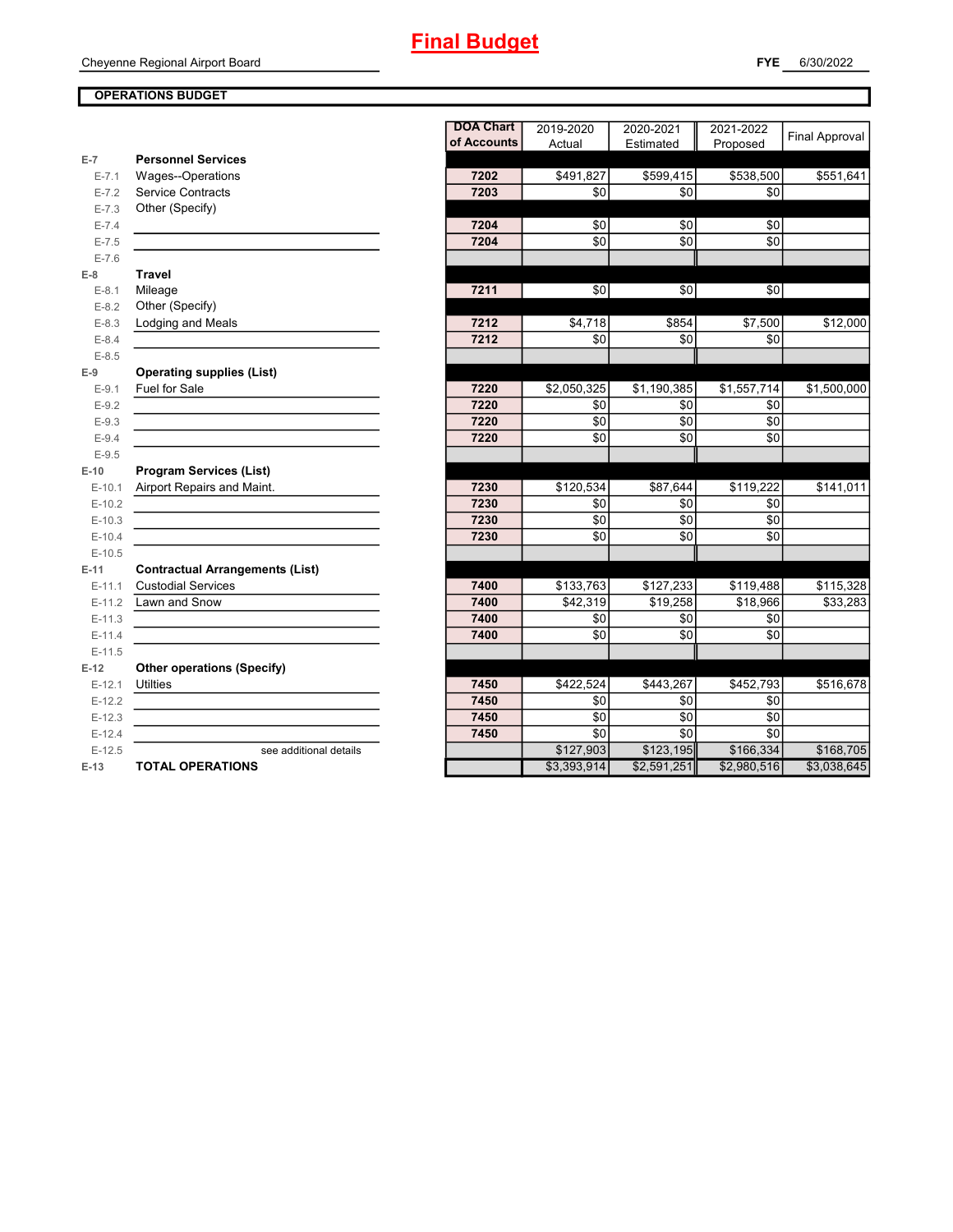## **INDIRECT COSTS BUDGET**

|          |                              | <b>DOA Chart</b> | 2019-2020 | 2020-2021 | 2021-2022 | <b>Final Approval</b> |
|----------|------------------------------|------------------|-----------|-----------|-----------|-----------------------|
|          |                              | of Accounts      | Actual    | Estimated | Proposed  |                       |
| $E-14$   | Insurance                    |                  |           |           |           |                       |
| $E-14.1$ | Liability                    | 7502             | \$1,195   | \$44      | \$15,237  | \$93,102              |
| $E-14.2$ | Buildings and vehicles       | 7503             | \$124,884 | \$150,328 | \$141,113 | \$177,744             |
| $E-14.3$ | Equipment                    | 7504             | \$0       | \$0       | \$0       |                       |
| $E-14.4$ | Other (Specify)              |                  |           |           |           |                       |
| $E-14.5$ |                              | 7505             | \$0       | \$0       | \$0       |                       |
| $E-14.6$ |                              | 7505             | \$0       | \$0       | \$0       |                       |
| $E-14.7$ |                              |                  |           |           |           |                       |
| $E-15$   | Indirect payroll costs:      |                  |           |           |           |                       |
| $E-15.1$ | FICA (Social Security) taxes | 7511             | \$0       | \$0       | \$0       |                       |
| $E-15.2$ | <b>Workers Compensation</b>  | 7512             | \$0       | \$0       | \$0       |                       |
| $E-15.3$ | <b>Unemployment Taxes</b>    | 7513             | \$0       | \$0       | \$0       |                       |
| $E-15.4$ | Retirement                   | 7514             | \$0       | \$0       | \$0       |                       |
| $E-15.5$ | <b>Health Insurance</b>      | 7515             | \$0       | \$0       | \$0       |                       |
| $E-15.6$ | Other (Specify)              |                  |           |           |           |                       |
| $E-15.7$ |                              | 7516             | \$0       | \$0       | \$0       |                       |
| $E-15.8$ |                              | 7516             | \$0       | \$0       | \$0       |                       |
| $E-15.9$ |                              |                  |           |           |           |                       |
|          |                              |                  |           |           |           |                       |
| $E-17$   | <b>TOTAL INDIRECT COSTS</b>  |                  | \$126,079 | \$150,372 | \$156,350 | \$270,845             |

## **DEBT SERVICE BUDGET**

D-1.1 **Principal** 

**D-1.2 Interest** 

D-1.3 **Fees** 

**D-2 TOTAL DEBT SERVICE** 

| <b>DOA Chart</b> | 2019-2020 | 2020-2021   | 2021-2022 | <b>Final Approval</b> |
|------------------|-----------|-------------|-----------|-----------------------|
| of Accounts      | Actual    | Estimated   | Proposed  |                       |
|                  |           |             |           |                       |
| 6401             | \$284,471 | \$2,048,058 | \$0       |                       |
| 6410             | \$84,111  | \$71,478    | \$0       |                       |
| 6420             | \$0       | \$0         | \$0       |                       |
|                  | \$368,582 | \$2,119,536 | \$0       | \$0                   |